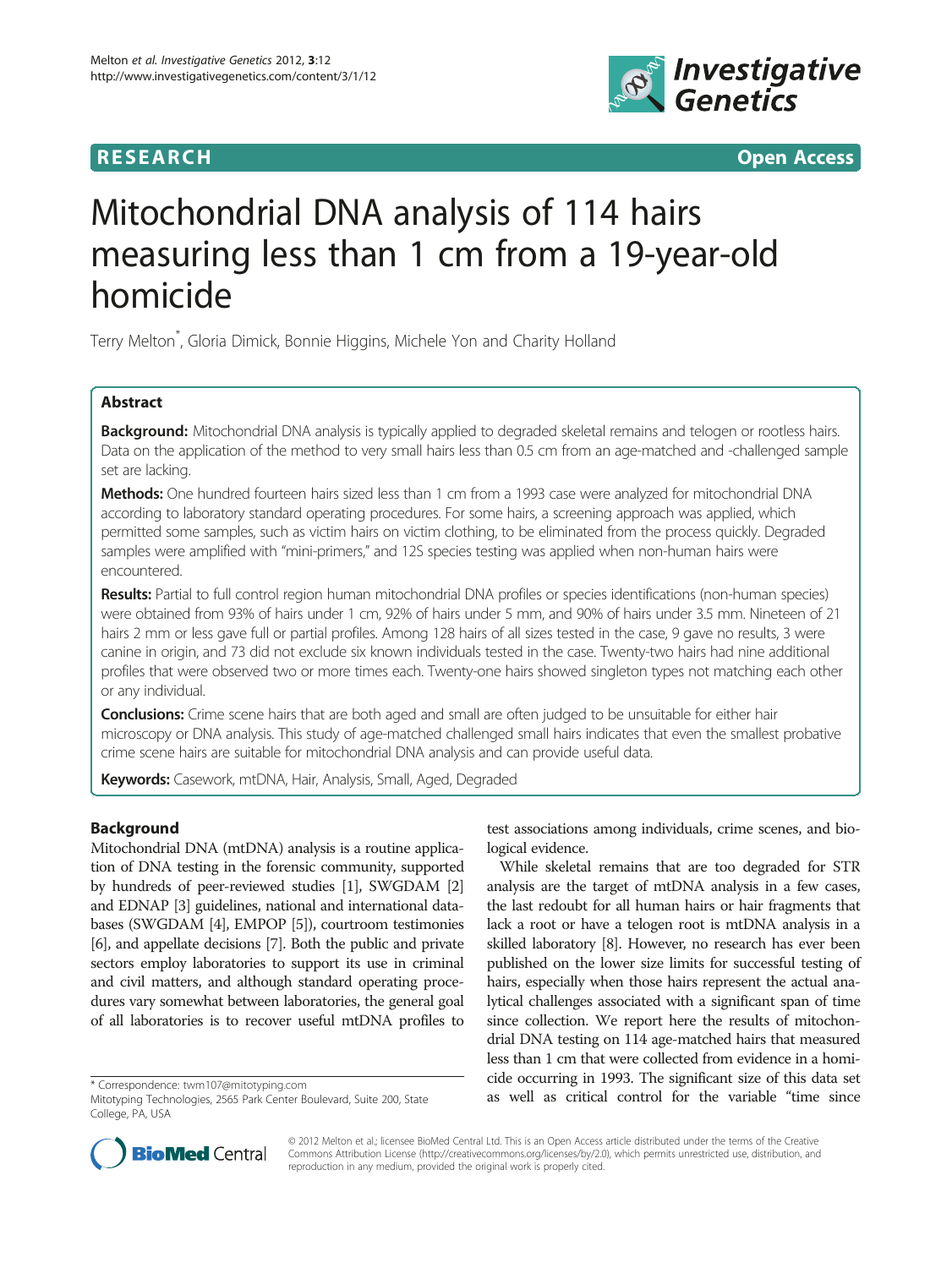collection" provides insight into the lower limits of successful mitochondrial DNA analysis in hairs. It is difficult to design a validation study for samples of this sort; therefore, reported outcomes of testing in this case will be useful to the forensic community in assessing which crime scene hairs can be forwarded for analysis with a reasonable expectation of a successful outcome.

# Methods

All identifying information about samples described here from a 1993 homicide has been removed, and permission to report and summarize the case results was solicited from the client prior to preparation of this manuscript. Hairs of all sizes were collected by the submitting agency from clothing and other crime scene items beginning in approximately 2008; none of these items had been examined since the date of the crime. The submitting agency performed a comprehensive microscopic analysis on all hairs, keeping those with anagen or catagen roots for nuclear DNA analysis in their local facility and submitting all others to Mitotyping Technologies for mtDNA analysis. The hairs were analyzed in 12 separate submissions that occurred between September 2008 and May 2010. Seven reports were provided by Mitotyping to the submitting agency, with the final report issued in June 2010. Known samples of hairs or buccal swabs from eight individuals were submitted for comparison, and known mtDNA profiles were developed early in the testing on separate dates from any of the profiles of the questioned samples. Known samples were collected according to standard collection guidelines of the national law enforcement agency that submitted the case for analysis.

Laboratory methods for mtDNA analysis of the hairs have been previously reported [\[8](#page-4-0)]. In addition to otherwise routine handling, these very small hairs presented challenges for manipulation that necessitated special lighting, magnification, and extra-fine-tipped forceps. Once cleaning and extraction was begun, the hair was visualized constantly throughout the process prior to grinding to avoid losing it within tubes and during transfers from multiple cleanings to grinding and incubation. Two technicians with over 10 years of experience in handling hairs were assigned to the case.

An mtDNA screening approach was implemented to save time, resources, and money for both the client and laboratory. The screening approach typically applied in large cases by this laboratory is designed to allow quick movement from profiles found in evidence samples that match known individuals or other fully profiled evidence samples to the next sample in the laboratory queue. For example, victim hairs repeatedly found on that victim's item of clothing would not require a full profile as they would not be probative, although the first hair encountered that matched the victim would be fully profiled to

confirm the full match. Similarly, the same profile repeatedly generated from a group of hairs recovered from the same location from one crime scene item, such as a hat, would not require full profiling from more than a single sample. In general, the second half of hypervariable region 1 (HV1, nucleotide positions 16160–16400) from an evidentiary sample is developed immediately after DNA extraction and then compared to the corresponding region in all the known samples, which have full profiles developed on them, or to full profiles from other questioned samples. This approach relies heavily on the relative database (SWGDAM [[4\]](#page-4-0) or EMPOP [\[5](#page-4-0)]) rarity of any given known partial profile for this region; partial profiles developed from evidence that are common or not very rare will always go on for full profiles to be developed after the initial comparison. Full profiles (HV1 15998–16400 and HV2 30–407) are developed on all new types that are observed and all types that are not matched to previously determined known sample profiles, because it is not possible a priori to identify which samples may become probative or exculpatory at any time during a case investigation, trial, appeal, or postconviction investigation. For some evidentiary and known samples, where the HV1/HV2 profile is very common, additional regions (VR1 16471–16561 and VR2 424–548) [[9\]](#page-4-0) are developed. Full profiles are always developed for any probative samples based on the current theory of the crime.

A triage approach is also applied systematically for all hairs. After DNA extraction, one PCR amplification of HV1 16160–16400 is carried out and sequenced to assess whether this screening approach is sufficient based on the sample's relevance to the case. For example, if a victim hair from an item of victim clothing is observed, only a this partial profile would be developed. However, a previously unobserved profile, or a profile from a probative sample located on a crime scene item (such as a hair not matching the victim on the victim's clothing) would be developed in full. In addition, this first amplification gives significant information as to the quality and quantity of the extraction product. If this amplification does not produce a product, two mini-primer pairs encompassing the second half of HV1 are used for amplification to determine if there is abundant but degraded mtDNA [\[10](#page-4-0)]. If these two amplifications fail to produce amplification product, a 12S species test is applied [\[11](#page-4-0)]. The 12S amplification product is sequenced, and the DNA sequence is searched in GenBank to determine which species is represented by the hair. Each hair is analyzed individually from extraction through sequencing. All samples are accompanied by DNA extraction negative controls (reagent blanks), PCR negative controls, and an HL60 positive control throughout analysis. Contamination profiles observed in reagent blank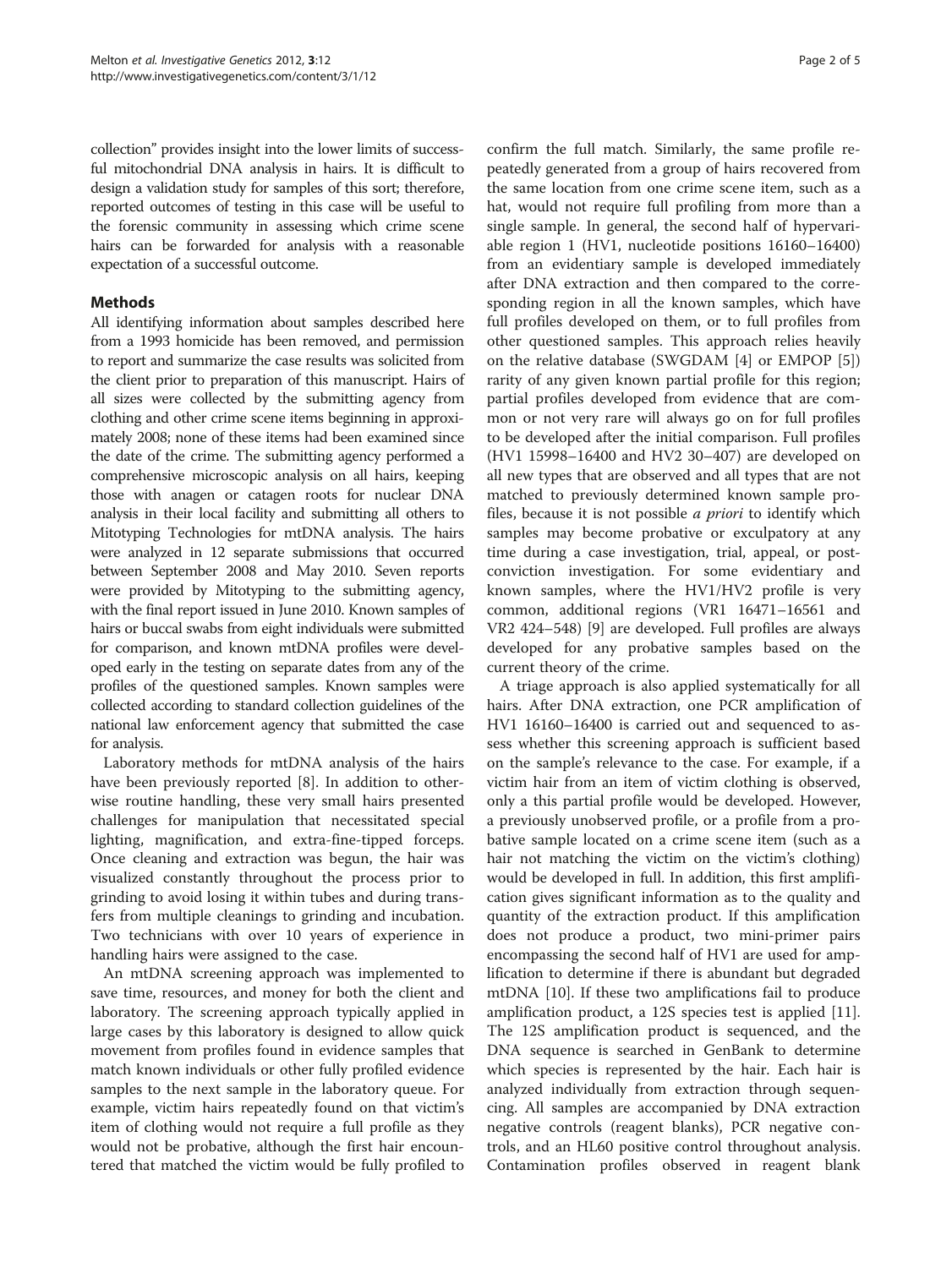negative controls are compared to each other, to those of laboratory staff, and those of other samples processed within the laboratory and within the case, and their occurrences are reported to the client.

## Results and discussion

In this study, 132 hairs were submitted for analysis mounted on slides with mounting medium securing the hairs to the slides. Each slide was labeled with client information, and each hair was given a unique laboratory identifier after arrival. Four hairs were not tested because of their fine diameter and difficulty visualizing them while still mounted on the slide. Of the remaining 128 hairs, portions of 1.5 - 2 cm (cm) were taken from four hairs, ten more hairs of size 1 cm to 2.2 cm were consumed, and an additional  $114$  hairs  $< 1$  cm in size were consumed in testing. One hundred one (101) of the 132 hairs were 0.5 mm to 5 mm in size. All hairs tested by the laboratory had either naturally shed roots or no roots. Table 1 shows the distribution of samples and the results for each category.

Hairs in the "no results" category underwent amplification for part of HV1, two amplifications with mini-primers, and 12S species analysis, and yielded no amplification or sequence product. Hairs in the "screened" category had only the last half of HV1 amplified and sequenced; these samples in theory could have had full profiles developed if necessary. Partial profiles were developed using two or more regular primer pairs (not miniprimers), and had either all of HV1 developed or HV1 and part of HV2 obtained. Samples designated in the "miniprimer" category required mini-primers to develop a partial profile. Three hairs were consistent with Canis familiaris as a result of 12S analysis.

Eight known samples, including elimination samples from two staff members from the submitting laboratory, were analyzed early in the hair submission process to allow for screening of evidence samples against the known profiles. Profiles that failed to exclude case-related known individuals were obtained from the questioned hairs during the full range of the testing period at random intervals interspersed with profiles not observed in any of the known individuals. During the course of testing, numerous other casework samples were handled in the laboratory and the profiles of the hairs in this case were not observed in questioned or known samples from other cases being handled contemporaneously. Figure [1](#page-3-0) shows the distributions of failures to exclude interspersed with unsourced types, no results, and non-human results over the testing period.

Reagent blank (RB) contamination, defined as the presence of amplification products that could be sequenced and analyzed, was observed during case processing. All RBs were sequenced irrespective of the presence of product on the yield gel. Overall, 15 hairs had some evidence of reagent blank involvement, where 22 RB amplification products from 66 separate amplifications from these samples resulted in a sequence product. Of these, 11 PCR products contained minimal DNA from one or other of the two DNA technicians who handled the sample. All other RB types were sporadic, meaning that they were different from each other and not observed a second time. All six hairs with RBs that were not technician types had profiles different from the profile observed in the accompanying RB product. Contaminants were observed with a range of primer pairs, and one was a recurrent laboratory contaminant that had been observed in casework occasionally over the years. This indicates that it is likely due to an equipment or supply source. In one hair, the contaminant had the same profile as the sample and a repeat analysis was clean. Thirteen of 114 hairs < 1 cm experienced some degree of reagent blank contamination versus two of 14 hairs ≥ 1 cm in size, a statistically insignificant difference. In all cases, an interpretation was carried out as defined by the laboratory's validation studies on contamination. No profiles from the case or from other cases handled contemporaneously were observed in the reagent blanks.

A validation experiment for simultaneously testing "old" and "small" hairs is difficult to design and implement. For example, it would be difficult to assemble a sample set such as the hairs tested in this case, with 19 year-old hairs from numerous individuals that had been stored for many years. Figure [1](#page-3-0) allows an analysis of sample profile authenticity. Over the 20-month testing period, known individuals' profiles were observed interspersed with other unassociated types (to date) that occurred either singly or multiple times. For some samples the profile of a known individual was observed prior to the testing of the known sample, for example, K8 was tested late in the case, whereas two hairs matching K8 were tested early. Clusters of types generally indicated that a group of hairs was collected from the same item

Table 1 Outcomes (count and frequency) of mitochondrial DNA analysis in 114 small casework hairs from 1993

| Size                    | No<br>results | Screened  | Full<br>profiles | Partial<br>profile | Mini-primer<br>sets used | 12S<br>(canine) | <b>Total</b> |
|-------------------------|---------------|-----------|------------------|--------------------|--------------------------|-----------------|--------------|
| $\geq$ 5 mm to $<$ 1 cm |               |           |                  |                    |                          |                 | 13(0.11)     |
| $<$ 1 mm to 5 mm        |               | 40        | 34               |                    |                          |                 | 101 (0.88)   |
| Total N (freg.)         | 8(0.07)       | 46 (0.40) | 40(0.35)         | 8(0.07)            | 9(0.08)                  | 3(0.03)         | 114          |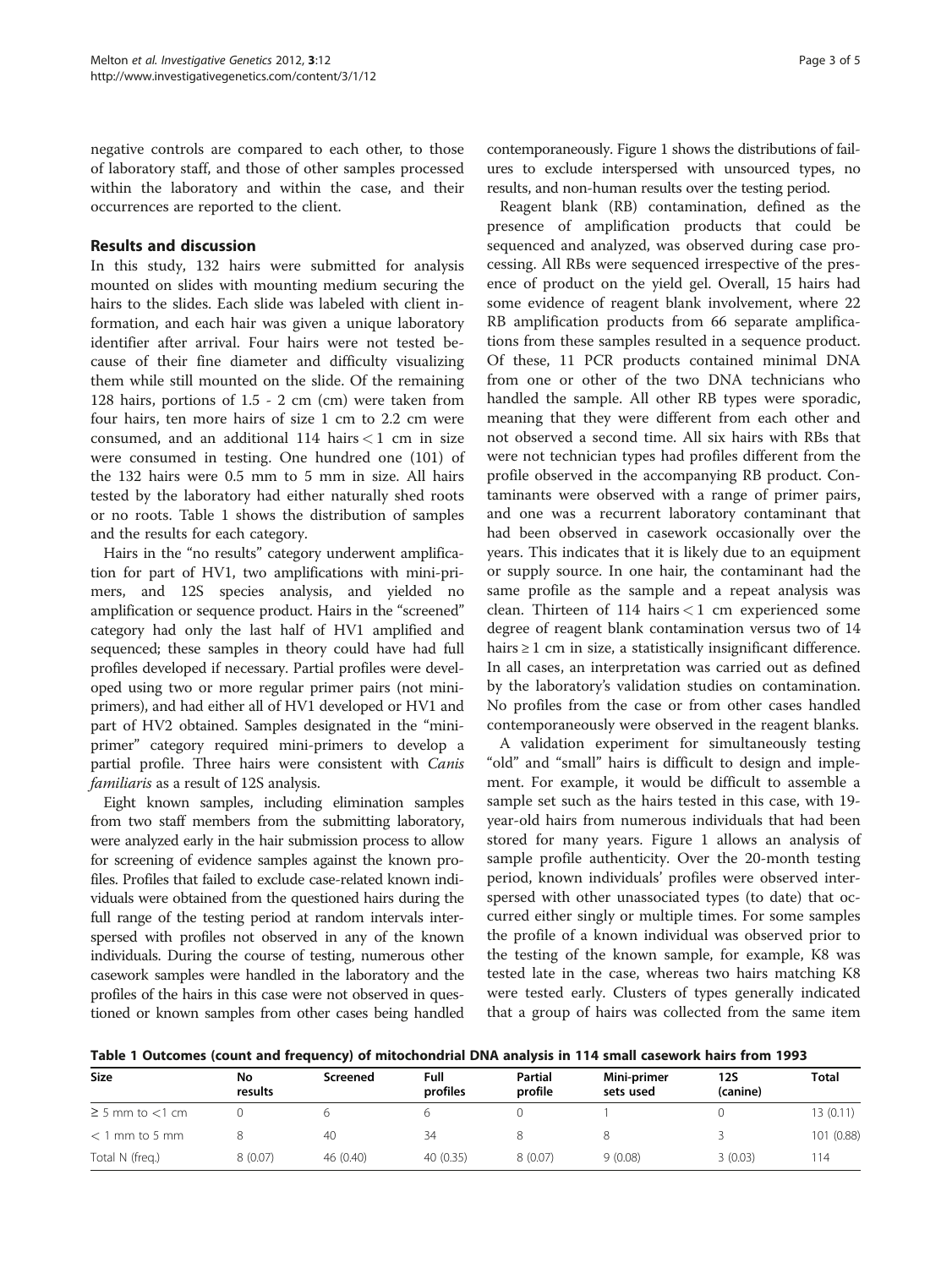<span id="page-3-0"></span>

of clothing; however, most known types are scattered throughout the length of the analysis. Singleton unmatched types (yellow) are evenly distributed throughout the testing, as are samples giving no results (purple). The first hair tested, 2 cm in size, failed to give a result, whereas the remaining eight hairs giving no result were all 2 mm or less in size. However, the frequency of "no result" hairs was not different between the two groups, though sample sizes were small (0.07 for hairs  $> 1$  cm versus 0.07 for hairs  $\leq 1$  cm). Samples extracted on adjacent days in the same extraction space often gave disparate types, arguing against cross- or carryovercontamination, and there was no correlation with the appearance of known types in the evidence with timing of the analysis of the known samples. Neither technician types nor types from other cases being handled in the same time frame were observed in the questioned samples. Based on a history of the case, the presence of many types from clothing evidence was not unexpected.

### Conclusions

In 2005, this laboratory reported that 80% of casework hairs  $\leq 1$  cm gave a full or partial profile ([\[8\]](#page-4-0); N also = 114); however, the sample set reported here is agematched for one particular case from 1993, providing an important control of the variable "time since collection," while the sample set reported then contained hairs of all ages. For this sample set, partial to full control region human mtDNA profiles or species identifications (nonhuman species) were obtained from 93% of hairs  $<$  1 cm, 92% of hairs < 0.5 cm, and 90% of hairs < 3.5 mm. Nineteen of 21 hairs  $\leq$  2 mm gave full or partial profiles. In the 2005 study, where most of the 114 hairs were greater in size than 0.5 cm, it was reported that 10 out of 12 hairs  $\leq 0.5$  cm gave a partial or full profile; these ranged in age from about one to 22 years since time of collection. In the present study, this much larger data set of the smallest hairs ( $N = 101$  hairs  $< 0.5$  cm) indicates that 92% of age-matched hairs  $< 0.5$  cm from 1993 can provide either partial or full mitochondrial DNA profiles.

The information that mtDNA profiles can be obtained from very small hairs nearly 2 decades old will be useful to crime scene and trace evidence personnel. With little published data on very small hairs, our clients often assume that a 2-cm hair is always necessary or desirable for mitochondrial DNA analysis. Some laboratories do not accept hairs less than 2–3 cm. In our experience, longer hairs with a history of environmental degradation may not give results; therefore, size is the least important consideration in testing crime scene hairs. In this case, comparison microscopy and STR analysis were not possible, and this large sample set provided a more realistic opportunity to judge the challenges to testing and opportunities for outcomes than any designed study could provide. Equally small hairs less than 2 decades old should work as well or better for mtDNA analysis than those described here, and it is possible if not likely that many hairs older than 2 decades can be analyzed with some success as well.

The ability to apply DNA profiling to extremely small hairs introduces new questions for the forensic community, because it expands the universe of samples that can be collected from a crime scene. Since this laboratory's inception, we have counseled that submitted samples must have relevance to any and all theories of the crime, based on two features of mtDNA: its non-uniqueness (and limited utility in court) and the innocent nature of most hair deposition, as opposed to the deposition of samples such as blood and semen. In many cases, new theories of a specific crime develop over time, and it is not possible to know *a priori* which one will take center